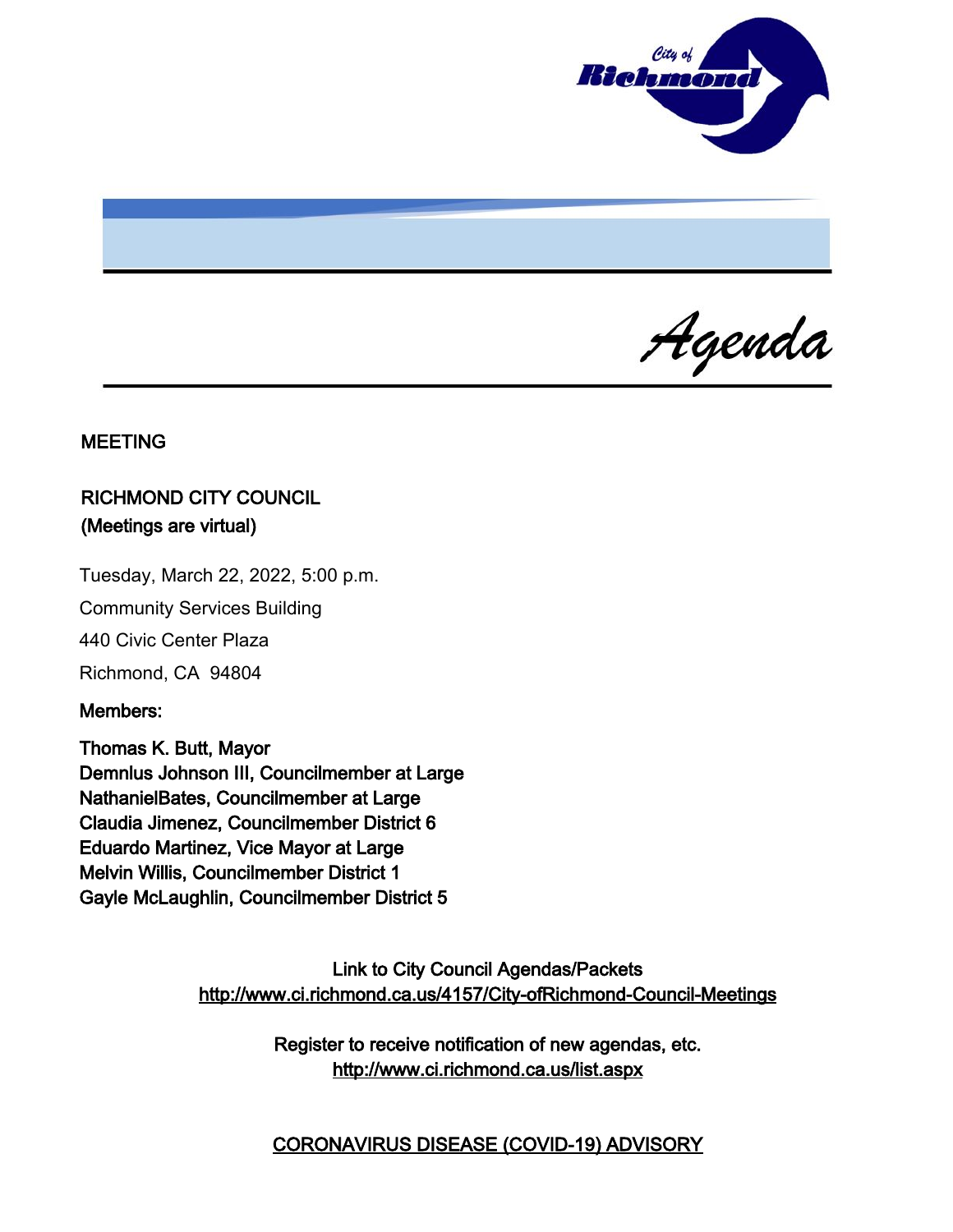PURSUANT to the Governor of the State of California's Assembly Bill 361 and in the interest of the public health and safety, attendance at the City of Richmond City Council meeting will be limited to Council members, essential City of Richmond staff, and members of the news media. Public comment will be confined to items appearing on the agenda and will be limited to the methods provided below.

#### How to watch the meeting from home:

- 1. KCRT Comcast Channel 28 or AT&T Uverse Channel 99
- 2. Livestream online at <http://www.ci.richmond.ca.us/3178/KCRT-Live>

Public comment may be submitted by mail, eComment, email and/or Zoom video conference in the manner that follows, provided that no member of the public may submit more than one verbal comment per agenda item.

Via mail: received by 1:00 p.m. the day of the meeting, sent to 450 Civic Center Plaza, 3rd Floor, Office of the Clerk, Richmond, CA 94804.

Via eComments: eComments are available once an agenda is published. Locate the meeting in "upcoming meetings" and click the comment bubble icon. Click on the item you wish to comment on. eComments can be submitted when the agenda is published and until the conclusion of public comments for the agenda item. eComments can be viewed by the City Council and members of the public as they are submitted. Email your comment to [cityclerkdept@ci.richmond.ca.us](mailto:cityclerkdept@ci.richmond.ca.us) should you have difficulty submitting an eComment during a meeting.

Via email: to [cityclerkdept@ci.richmond.ca.us](mailto:cityclerkdept@ci.richmond.ca.us) by 1:00 p.m. the day of the meeting. Emails MUST contain in the subject line 1) public comments – Open Session prior to Closed Session; 2) public comments – Open Forum; or 3) public comments agenda item # [include the agenda item number]. All such email with correctly labeled subject lines will be posted on-line and emailed to the City Council before the meeting is called to order. Email received after 1:00 p.m. will be posted on-line following the meeting as part of the supplemental materials attached to the meeting minutes.

Via Zoom by video conference: for Open Session and City Council: Please click the link below to join the webinar:

https://zoom.us/j/99312205643?pwd=MDdqNnRmS2k4ZkRTOWhlUldQOUF1Zz09 Passcode: ccmeeting

By iPhone one-tap: US: +16699006833,,99312205643# or +13462487799,,99312205643# By Telephone: Dial (for higher quality, dial a number based on your current location): US: +1 669 900 6833 or +1 346 248 7799 or +1 253 215 8782 or +1 312 626 6799 or +1 929 205 6099 or +1 301 715 8592 Webinar ID: 993 1220 5643 International numbers available: <https://zoom.us/u/aehrwCgISx>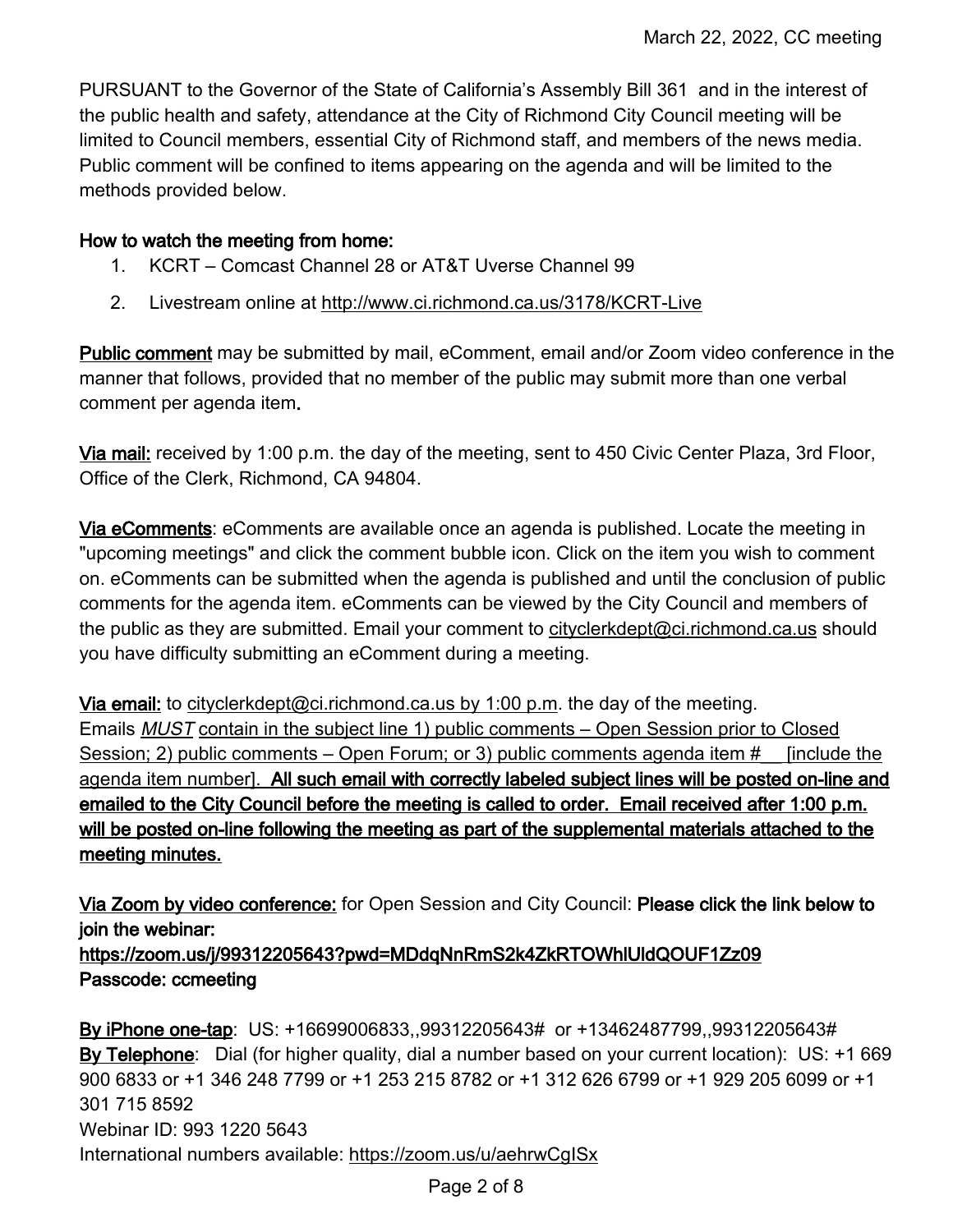To comment by video conference: click on the Participants button at the bottom of your screen and select the "Raise Your Hand" button to request to speak when Public Comment is being asked for. When called upon, press the unmute button. After the allotted time, you will then be re-muted. \*\*

To comment by phone: you will be prompted to "Raise Your Hand" by pressing "\*9" to request to speak when Public Comment is asked for. When called upon, you will be asked to unmuted by pressing \*6. After the allotted time, you will then be re-muted. Instructions of how to raise your hand by phone are available at:

[https://support.zoom.us/hc/en-us/articles/201362663 -Joining-a-meeting-by-phone.](https://support.zoom.us/hc/en-us/articles/201362663%20-Joining-a-meeting-by-phone.) \*\*

\*\*The mayor will announce the agenda item number and open public comment when appropriate.

## Open Forum for Public Comment:

Address the City Council on matters not listed on the agenda, items remaining on the consent calendar, reports from the city manager, public works director, sub-committee for reimagining task force, and police chief may do so under Open Forum.

The City cannot guarantee that its network and/or the site will be uninterrupted. To ensure that the City Council receives your comments, you are strongly encouraged to submit your comments in writing in advance of the meeting.

AB 361 Procedures in the Event of Technical Difficulties: In the event the meeting broadcast is disrupted, or if a technical issue on the agency's end disrupts public participation, the legislative body board cannot take any further action on the agenda until the technical issue is resolved.

Properly labeled public comments will be considered a public record, put into the official meeting record, available after the meeting as supplemental materials, and will be posted as an attachment to the meeting minutes when the minutes are posted: [http://www.ci.richmond.ca.us/Archive.aspx?AMID=31.](http://www.ci.richmond.ca.us/Archive.aspx?AMID=31)

## Procedures for Removing Items from the Consent Calendar:

Members of the public who request to remove an item from the consent calendar must first discuss the item with a staff member by phone or a back-and-forth email discussion, and state the name of the staff member when requesting removal of the item from the consent calendar.

Any member of the City Council who would like to remove an item from the consent calendar must notify the appropriate staff person and the City Clerk's Office prior to the meeting. Although members of the City Council are encouraged to ask questions and share concerns with staff ahead of the meeting, they are not required to do so.

The Clerk's Office must be informed of any requests to remove items from the Consent Calendar.

Items removed from the Consent Calendar shall be placed at the end of the agenda for Page 3 of 8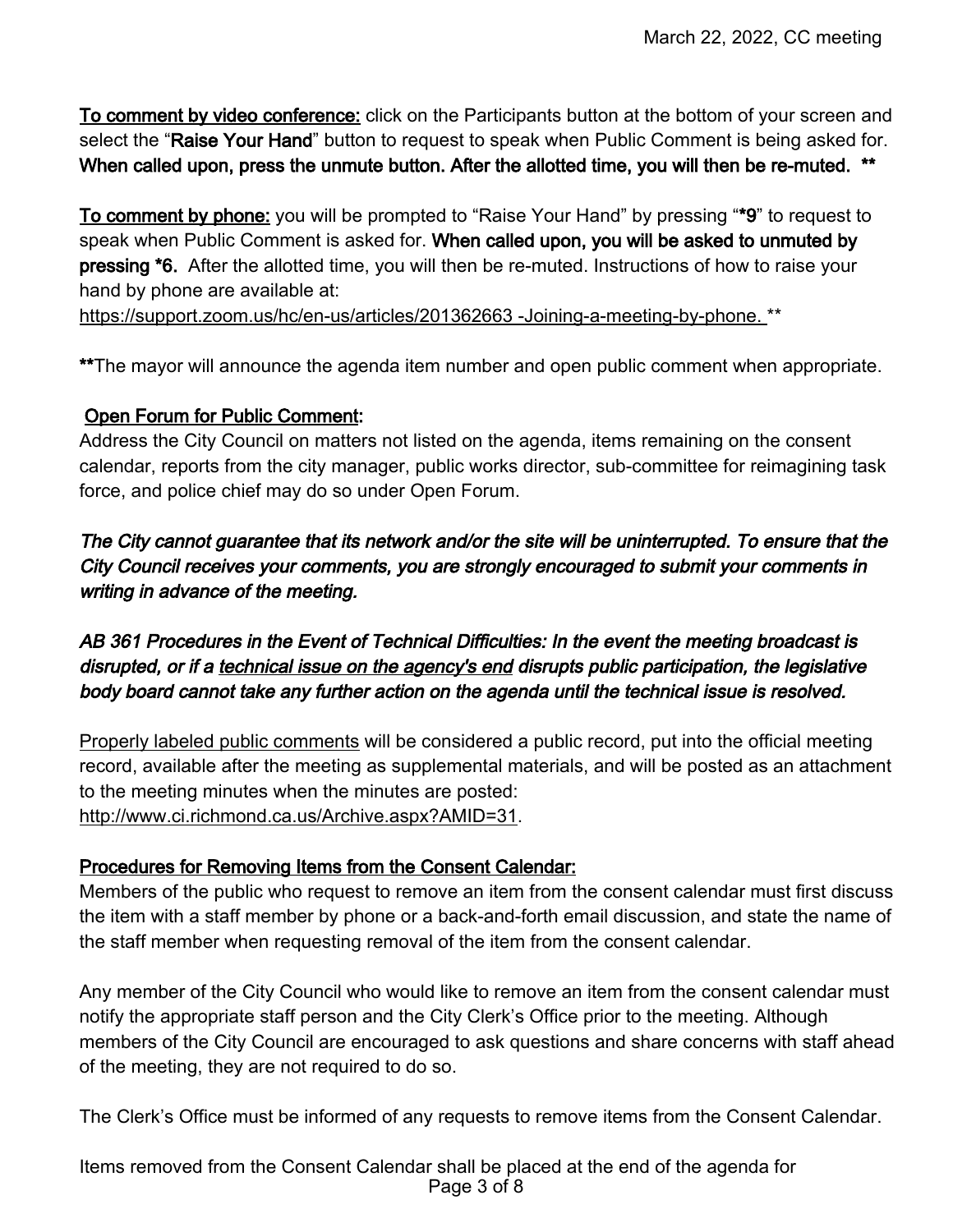consideration.

### Accessibility for Individuals with Disabilities:

Upon request, the City will provide for written agenda materials in appropriate alternative formats, or disability-related modification or accommodation, including auxiliary aids or services and sign language interpreters, to enable individuals with disabilities to participate in and provide comments at/related to public meetings. Please submit a request, including your name, phone number and/or email address, and a description of the modification, accommodation, auxiliary aid, service or alternative format requested at least two days before the meeting. Requests should be emailed to [cityclerkdept@ci.richmond.ca.us](mailto:cityclerkdept@ci.richmond.ca.us) or submitted by phone at 510-620-6513, ext. 9, or 510-620-6509. Requests made by mail to City Clerk's Office, City Council meeting, 450 Civic Center Plaza, Richmond, CA 94804 must be received at least two days before the meeting. Requests will be granted whenever possible and resolved in favor of accessibility.

## Effect of Advisory on In-person public participation:

During the pendency of Assembly Bill 361, the language in this Advisory portion of the agenda supersedes any language contemplating in-person public comment.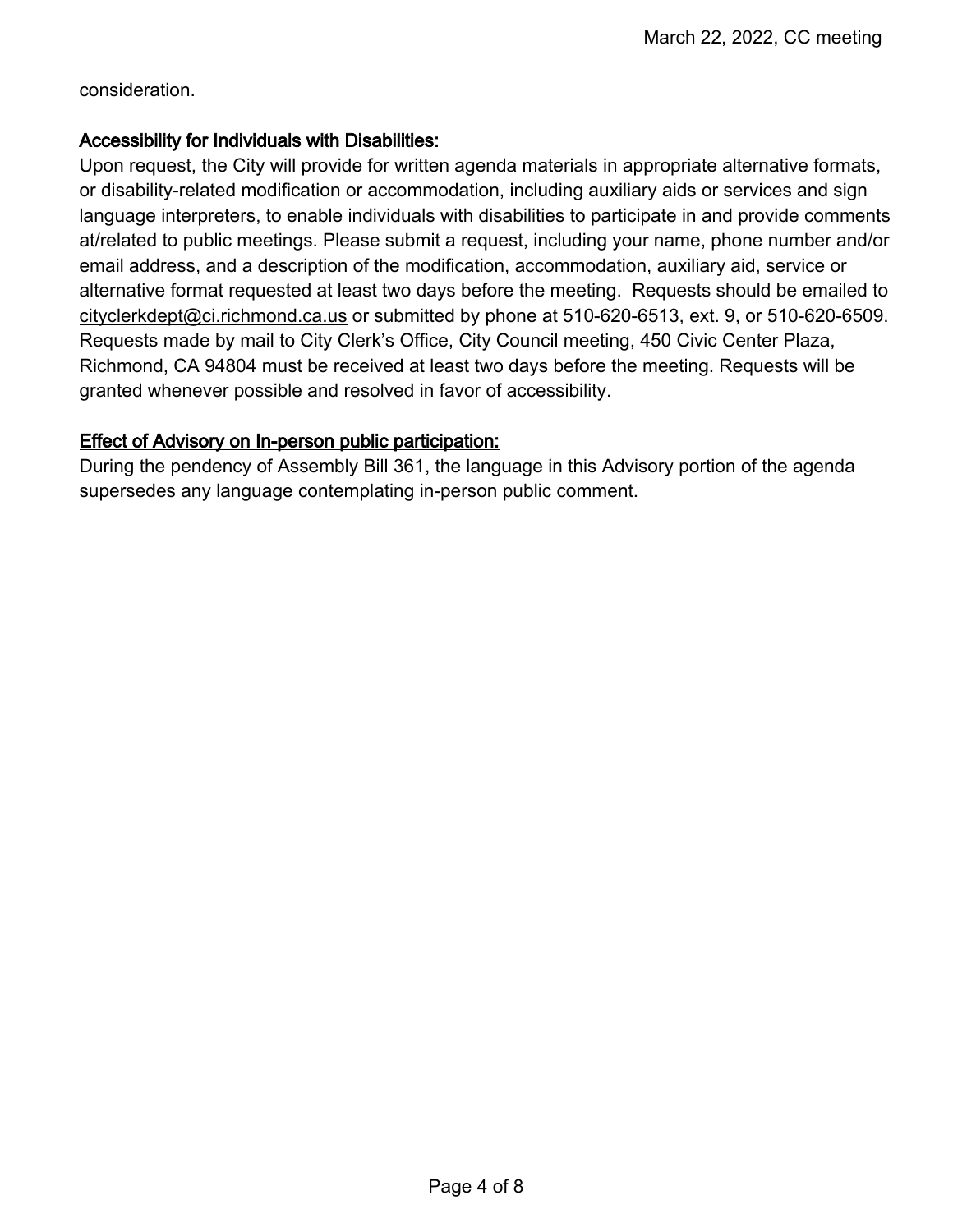### Pages

## A. OPEN SESSION TO HEAR PUBLIC COMMENT BEFORE CLOSED SESSION

5:00 p.m.

B. ROLL CALL

.

C. CLOSED SESSION

#### C.1. PUBLIC EMPLOYEE PERFORMANCE EVALUATION (Government Code Section 54957)

- Title: City Clerk
- C.2. CONFERENCE WITH LEGAL COUNSEL EXISTING LITIGATION (paragraph (1) of Subdivision [d] of Government Code Section 54956.9)
	- Bashar Zeidan v. City of Richmond, et al.
	- Randy Oliver v. City of Richmond, et al.
	- Ricardo Hernandez v. Hodges
	- City of Richmond v. Thomas K. Butt

### C.3. CONFERENCE WITH REAL PROPERTY NEGOTIATOR (Government Code Section 54956.8)

• Property: Terminal One Agency negotiators: Shasa Curl and Lina Velasco Negotiating parties: Terminal One Development LLC Under negotiation: Price and terms of payment

### C.4. PUBLIC EMPLOYEE APPOINTMENT (Government Code Section 54957.6)

• Title: Community Police Review Commission Investigative **Officer** 

#### C.5. CONFERENCE WITH LABOR NEGOTIATORS (Government Code Section 54957.6)

• Agency Representatives: Jack Hughes

Employee organizations:

1. Richmond Police Officers Association RPOA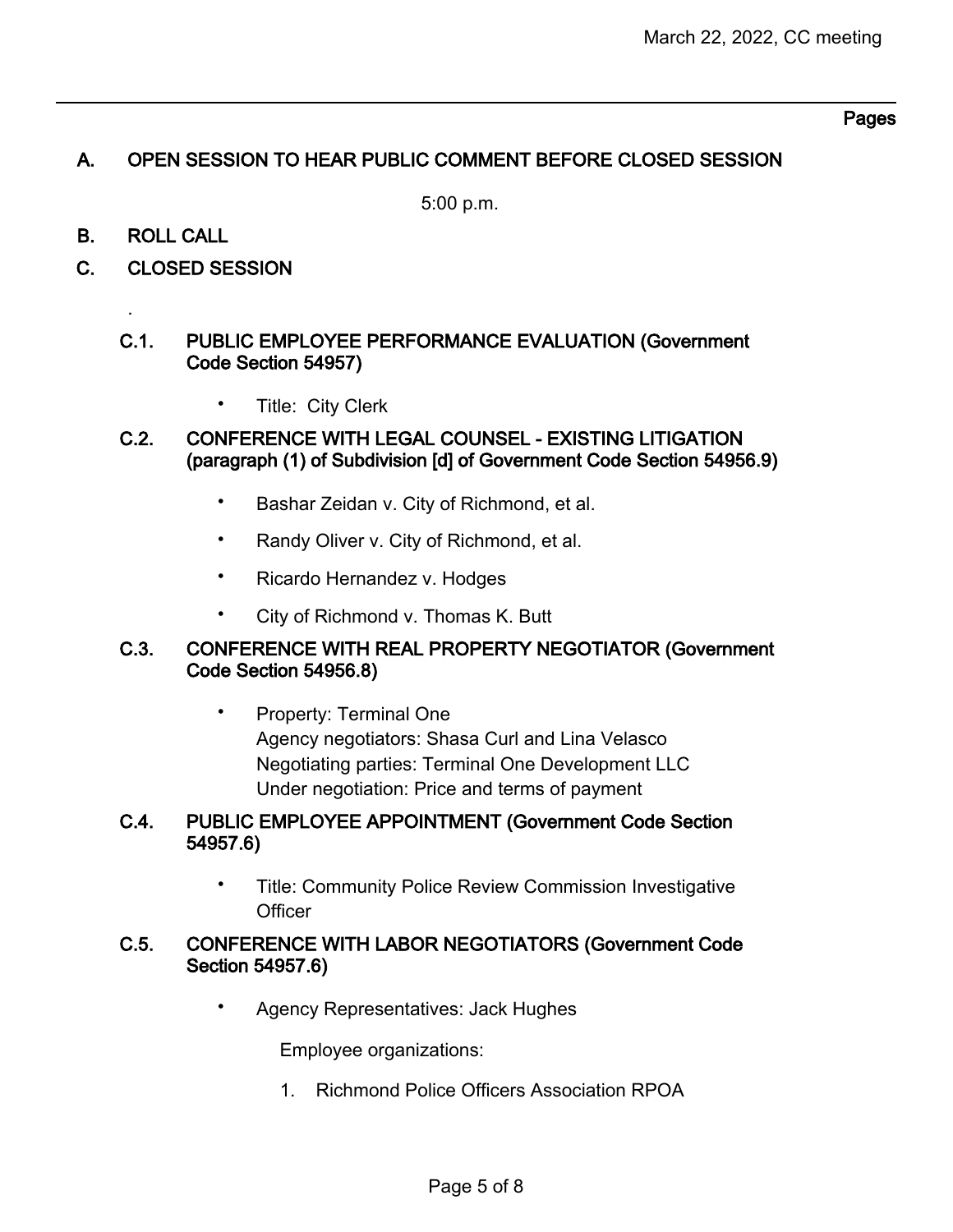D. PUBLIC COMMENT BEFORE CLOSED SESSION

 $\mathcal{L}_\text{max}$  , and the contract of the contract of the contract of the contract of the contract of the contract of the contract of the contract of the contract of the contract of the contract of the contract of the contr

E. ADJOURN TO CLOSED SESSION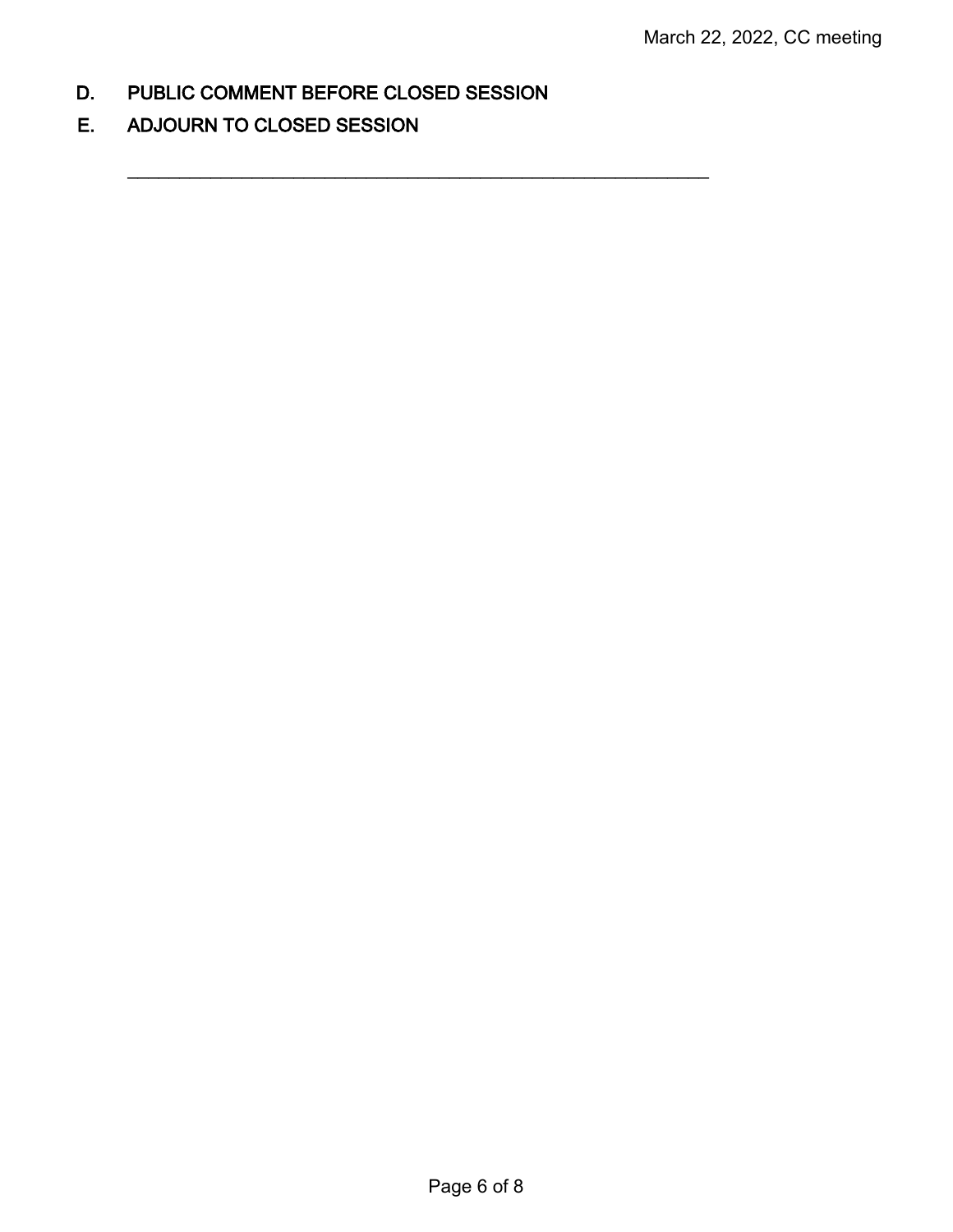65

189

# F. REGULAR MEETING OF THE RICHMOND CITY COUNCIL

6:30 p.m.

- G. ROLL CALL
- H. PUBLIC COMMENT INSTRUCTIONAL VIDEO
- I. STATEMENT OF CONFLICT OF INTEREST
- J. AGENDA REVIEW
- K. REPORT FROM THE CITY ATTORNEY OF FINAL DECISIONS MADE DURING CLOSED SESSION
- L. REPORT FROM THE CITY MANAGER (public comment allowed under Open Forum)
- M. CRIME REPORT FROM POLICE CHIEF 4th Tuesday (public comment allowed under Open Forum)
- N. OPEN FORUM FOR PUBLIC COMMENT
- O. PUBLIC HEARINGS

# O.1. Redistricting Public Hearing 9

HOLD THE FIFTH PUBLIC HEARING AT 7:00 P.M. to receive public input on draft maps of voting district boundaries as part of the City's redistricting process; SELECT a map to establish district boundaries; and determine election sequence – City Clerk's Office (Pamela Christian 510- 620-6513).

## P. BUDGET SESSION

## P.1. Mid-Year Report on Fiscal Year (FY) 2021-22 Operating and Capital Improvement Budgets

REVIEW the Fiscal Year 2021-2022 operating and capital improvement budgets at mid-year; and ADOPT a resolution approving the proposed Fiscal Year 2021-2022 budget adjustments – City Manager's Office/Finance Department (Shasa Curl/Anil Comelo/LaShonda White 510-620-6740).

## Q. STUDY AND ACTION SESSION

## Q.1. Resolution of the Richmond City Council in Support of the People of Ukraine

ADOPT a resolution of the City Council of Richmond, California, in support of the people of Ukraine – Office of the Mayor (Mayor Tom Butt 510-620-6503).